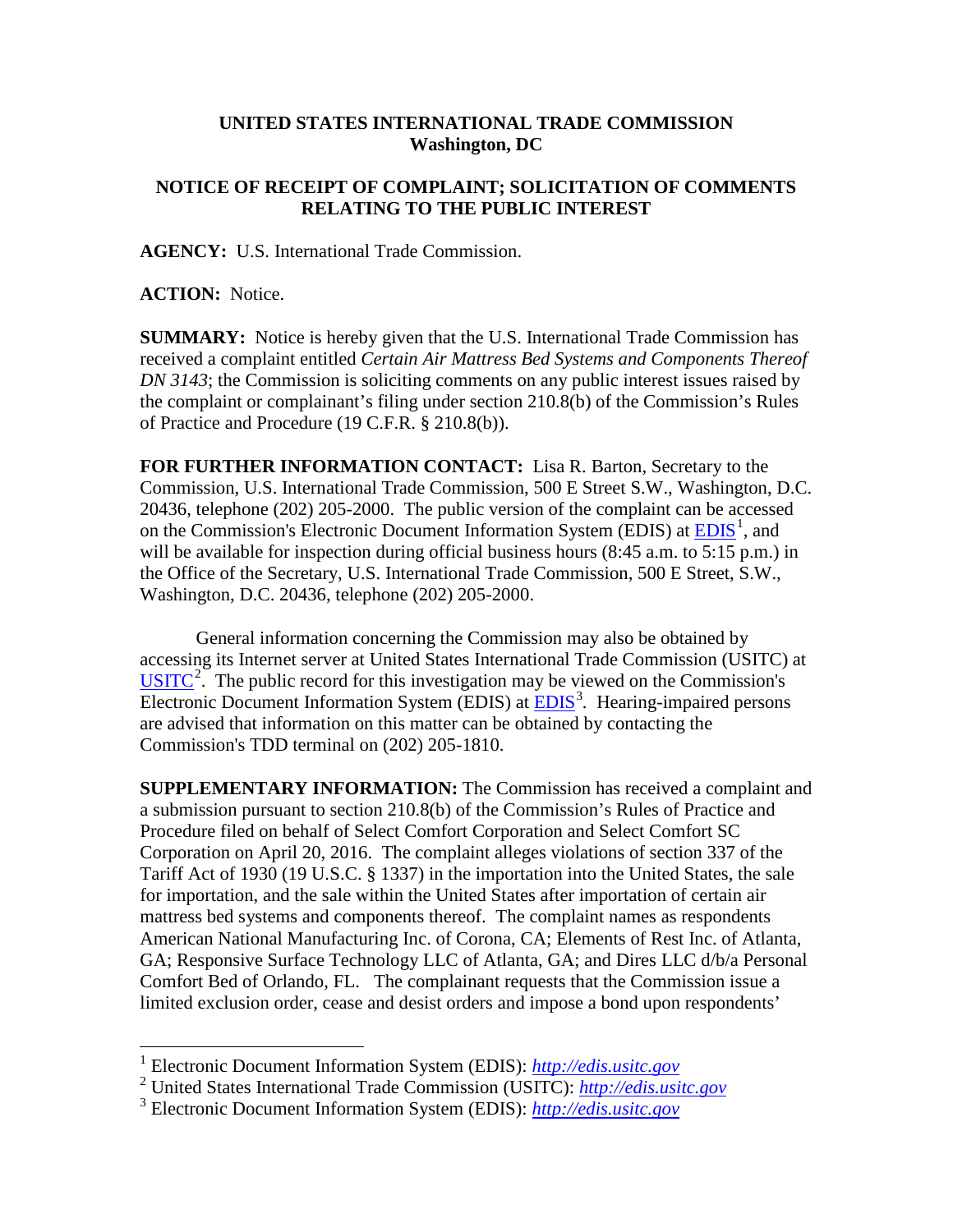alleged infringing articles during the 60-day Presidential review period pursuant to 19 U.S.C. § 1337(j).

Proposed respondents, other interested parties, and members of the public are invited to file comments, not to exceed five (5) pages in length, inclusive of attachments, on any public interest issues raised by the complaint or section 210.8(b) filing. Comments should address whether issuance of the relief specifically requested by the complainant in this investigation would affect the public health and welfare in the United States, competitive conditions in the United States economy, the production of like or directly competitive articles in the United States, or United States consumers.

In particular, the Commission is interested in comments that:

- (i) explain how the articles potentially subject to the requested remedial orders are used in the United States;
- (ii) identify any public health, safety, or welfare concerns in the United States relating to the requested remedial orders;
- (iii) identify like or directly competitive articles that complainant, its licensees, or third parties make in the United States which could replace the subject articles if they were to be excluded;
- (iv) indicate whether complainant, complainant's licensees, and/or third party suppliers have the capacity to replace the volume of articles potentially subject to the requested exclusion order and/or a cease and desist order within a commercially reasonable time; and
- (v) explain how the requested remedial orders would impact United States consumers.

Written submissions must be filed no later than by close of business, eight calendar days after the date of publication of this notice in the *Federal Register*. There will be further opportunities for comment on the public interest after the issuance of any final initial determination in this investigation.

Persons filing written submissions must file the original document electronically on or before the deadlines stated above and submit 8 true paper copies to the Office of the Secretary by noon the next day pursuant to section 210.4(f) of the Commission's Rules of Practice and Procedure (19 C.F.R. § 210.4(f)). Submissions should refer to the docket number ("Docket No. 3143") in a prominent place on the cover page and/or the first page. (*See* Handbook for [Electronic Filing Procedures](http://www.usitc.gov/secretary/fed_reg_notices/rules/handbook_on_electronic_filing.pdf), *Electronic Filing Procedures*<sup>[4](#page-1-0)</sup>). Persons with questions regarding filing should contact the Secretary (202-205-2000).

 $\overline{a}$ 

<span id="page-1-0"></span><sup>4</sup> Handbook for Electronic Filing Procedures:

[http://www.usitc.gov/secretary/fed\\_reg\\_notices/rules/handbook\\_on\\_electronic\\_filing.pdf](http://www.usitc.gov/secretary/fed_reg_notices/rules/handbook_on_electronic_filing.pdf)